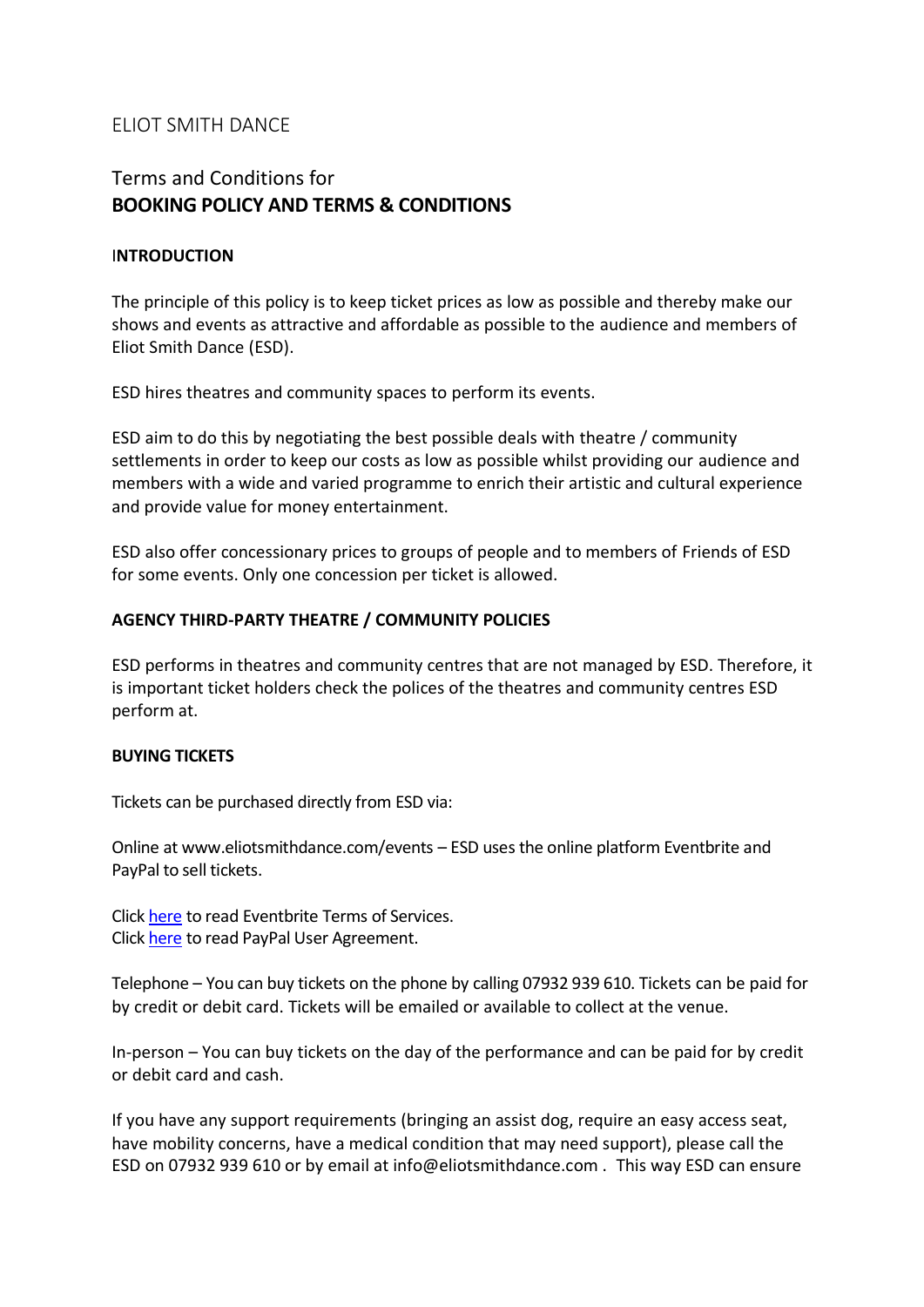you are in the best seats to enjoy the performance and can alert Front of House so they can try to fully support you throughout your visit.

### **Concessions**

ESD offer the following concessions for some events:

- Friends of ESD discount.
- Students in full time education on production of a student card if required.
- Children under 16 in full time education.
- Family ticket.
- Senior Citizens in receipt of state pension on production of proof if required.
- Disabled People and their companion if necessary if it is a concessionary event.
- Persons wishing to claim a concession when available must state at the time of booking and produce proof of eligibility if required.
- The concession, when offered, will normally be £1.00 off the full price. However, this may vary according to the deals negotiated with the theatre / community hire and will often depend upon the nature of the show and target audience.
- Babes in arms are admitted free. Children up to the age of 18 months will not be charged if they sit on a parent/carers knee but any child aged 18 months and over are required to be allocated a seat and payment is required.
- It is recommended by ESD that all children under 12 years of age must be accompanied by a responsible adult whilst attending any event at ESD. Any event certification or age restriction for any other event must be complied with, even if an adult is attending as well. For example a certificate 15 event means the child must be 15 years of age in order to see the film.

# **Group Bookings**

Wherever possible ESD aim to offer an incentive for group bookings for professional shows. This would normally be 1 free ticket for every 10 full price tickets. This will always be agreed with the company/agent before tickets go on sale and be included in the contract for the show.

Group reservations will only be accepted when there is a single group booker and must be paid in full 28 days before the event. Any group booking made within 28 days of the performance must be paid in full at the time of booking.

No group discounts will be offered for online events (including streamed events).

# **Family Tickets**

Family tickets will be available for selected shows by agreement with the presenting company and will be clearly indicated.

# **Reservations**

As a general principle we do not reserve seats. All seats must be paid for at the time of booking. The exception to this is group bookings when a date and method for payment is agreed at the time of reservation.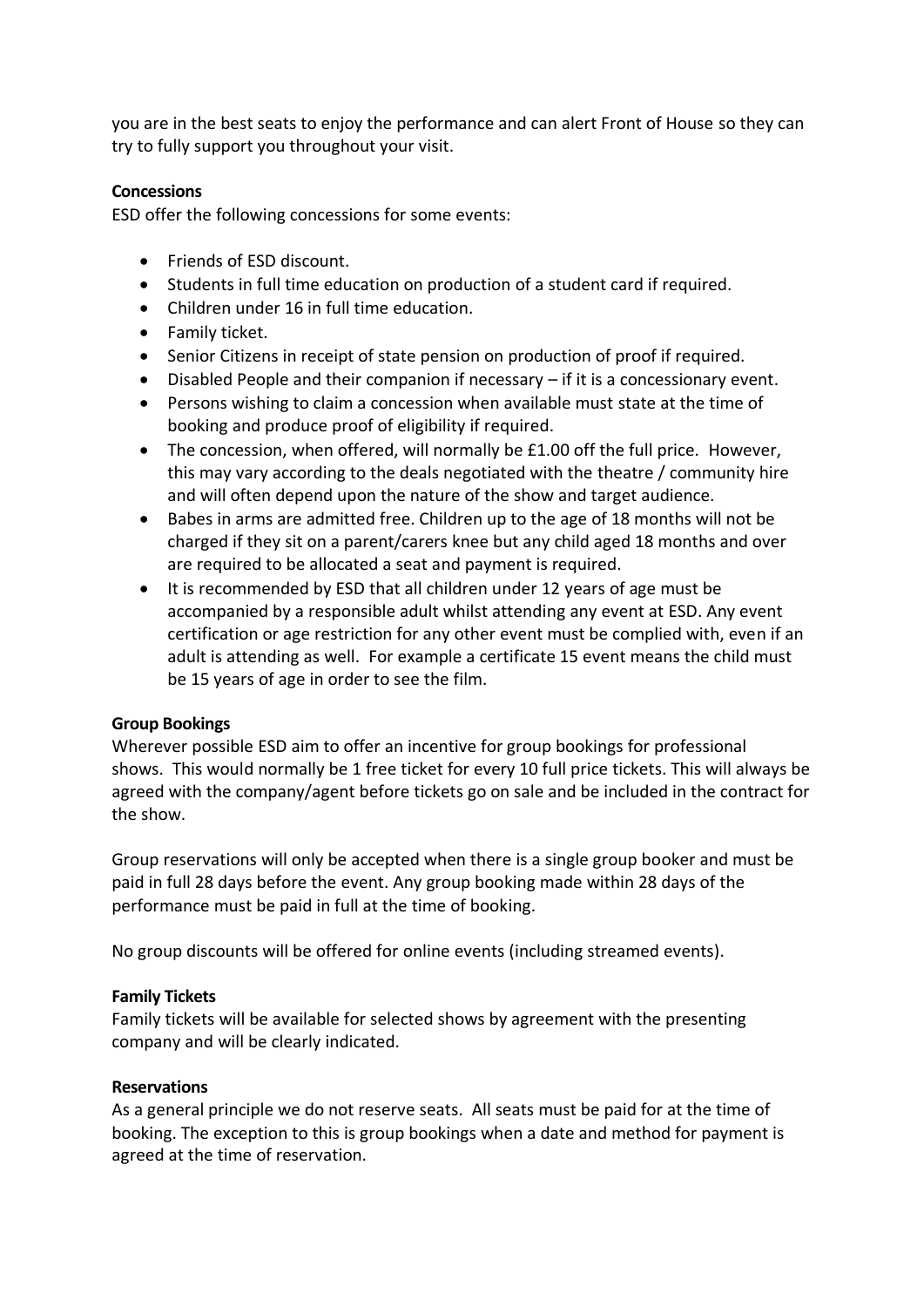### **Gift Vouchers**

Gift vouchers are valid for one year from the date of purchase, after that they are invalid. It is the responsibility of the voucher holder to ensure that they use them before their expiry date. No refunds will be given for out of date vouchers. (For website and telephone sales customers have a 14-day cooling off period where a full refund will be given if they choose to cancel the purchase).

### **Data Protection**

When processing your booking, ESD staff will ask for your name, address, telephone number and e-mail address. This information may be used to keep you informed of forthcoming events and special offers and when undertaking fundraising activities. If you do not wish your details to be used in any of these ways, please inform ESD when booking. If you book online through the website, you will be given the opportunity to opt in to receiving information from us via e-mail. Full details of our Privacy Policy can be found on our website or by clicking **[here](https://www.eliotsmithdance.com/termsandconditions)**

#### **TERMS & CONDITIONS**

#### **Tickets and pricing**

By purchasing a ticket directly, by any method, or indirectly via an authorised agency, you are agreeing to these terms & conditions of sale.

Please check your tickets when you receive them to ensure you have the correct time and date as mistakes cannot be rectified at a later date.

We will not be responsible for any ticket that is lost, stolen or destroyed. It is not always possible to issue duplicate tickets. For example for events without reserved seating where it would be possible for both the original and duplicate tickets to be used, thus compromising the licensed capacity of the venue. Duplicates are therefore issued at the discretion of ESD.

Reprinting of lost or forgotten tickets, once in the possession of the customer, will incur a £1.00 service and handling fee per ticket.

Tickets once sold are not eligible for refunds or exchange. When a performance is sold out, we may at the manager's discretion assist clients by attempting to sell returned tickets on their behalf. There will be a service and handling fee of £2.00 per ticket for this service.

All booking and transaction fees or any other charges are included in the ticket price with the exception of postage. Any customer requesting their tickets to be posted out will be charged £1.50 per order.

All tickets and discounts are subject to availability and we reserve the right to introduce discounts and price changes without prior notification. Full details of current ticket prices will be displayed on the relevant event page on our website.

We reserve the right to offer promotional discounts at any time. Only one discount is allowed per ticket. Once a ticket is purchased, no discount will be made retrospectively.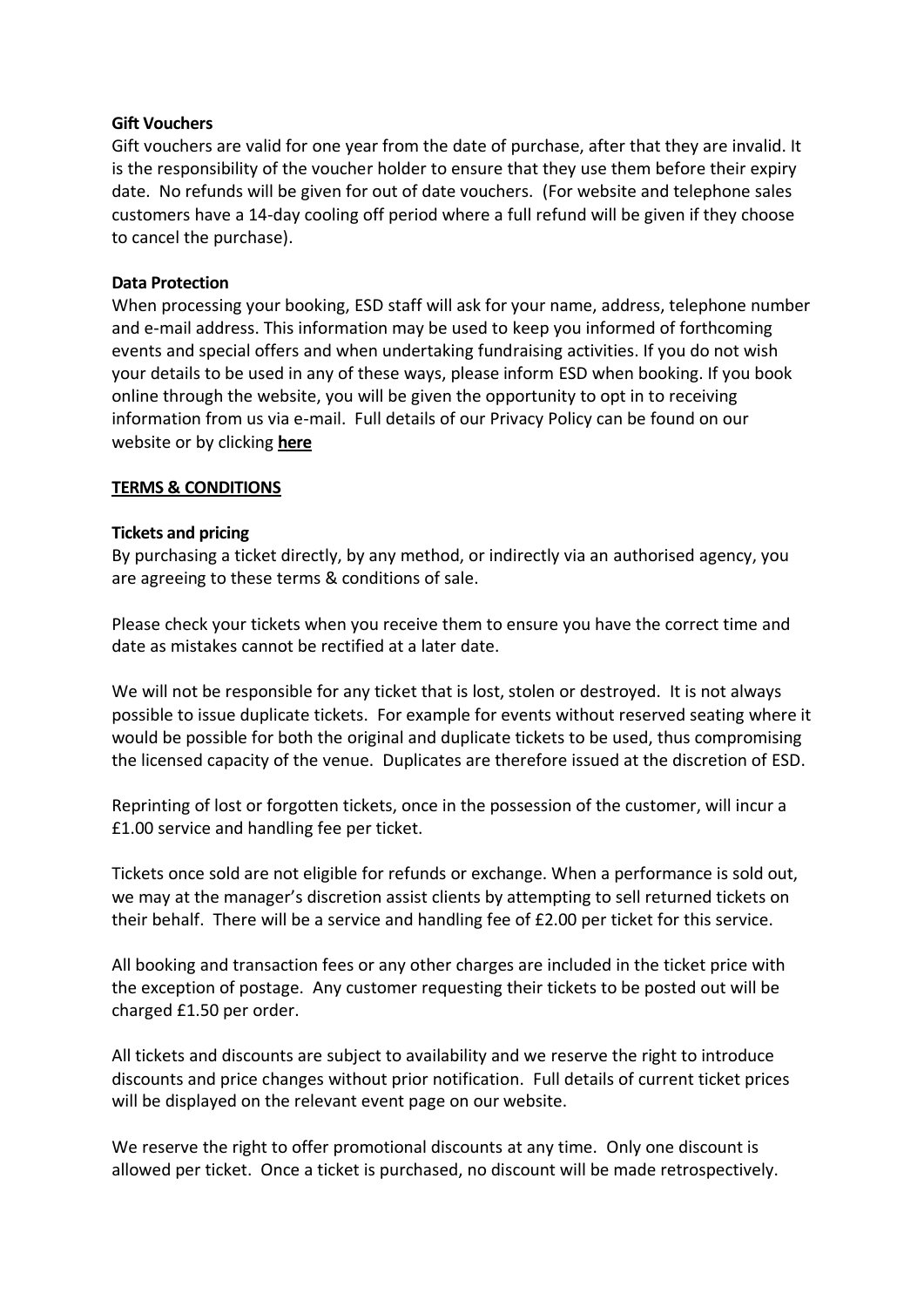For website and telephone sales for non-date related products (including gift vouchers and memberships) customers have a 14-day cooling off period where a full refund will be given if they choose to cancel the purchase/membership, and any tickets or other purchases made during this time will also be cancelled and refunded.

#### **Performances**

ESD reserve the right to make any change whatsoever in the performance/event owing to any unforeseen or unavoidable cause.

ESD reserve the right to cancel or abandon the performance/event for reasons beyond our control without notice and without being liable to pay any person any compensation or damage whatsoever other than, at the Management's discretion, a possible percentage or maximum refund to the ticket holder of the value of the ticket.

#### **Conditions of Admission**

ESD reserve the right to refuse admission to any ticket holder.

ESD reserve the right to request the ticket holder to leave the premises and take any appropriate measure to enforce such a request.

By way of an example, we may remove a ticket holder who: Has behaved in the venue in a manner which, in the reasonable opinion of the staff has, or is likely to affect the enjoyment of other visitors; or Uses threatening, abusive or insulting words or behaviour or in any way provokes or behaves in a manner which may provoke a breach of the peace; or In the reasonable opinion of staff is acting under the influence of alcohol or drugs; or

Fails, when requested, to produce proof or identity of age.

Members are asked to comply with instructions and directions given by venue staff and Front of House Volunteers. No refunds will be given to members who are refused entry or ejected due to their own behaviour, as suggested in, but not limited to the examples above.

ESD reserve the right to refuse entry of and use on the premises of any camera or any form of audio or visual recording equipment, including mobile telephones, tablet and wearable technology devices. All mobile telephones and other tablet devices must be kept out of sight and switched off during any performance unless stated otherwise.

Any person using such a device or displaying any screen after being requested to stop doing so will be required to leave the premises without any refund.

The use of such equipment is usually prohibited for a number of reasons such as safeguarding children and vulnerable adults, copyright infringement, health and safety, consideration for other audience members or at the request of the company.

ESD reserve the right to delay the entry of latecomers until a suitable break or interval in the performance/event; or to put the ticket holder into alternative seating to avoid disruption or inconvenience to other members.